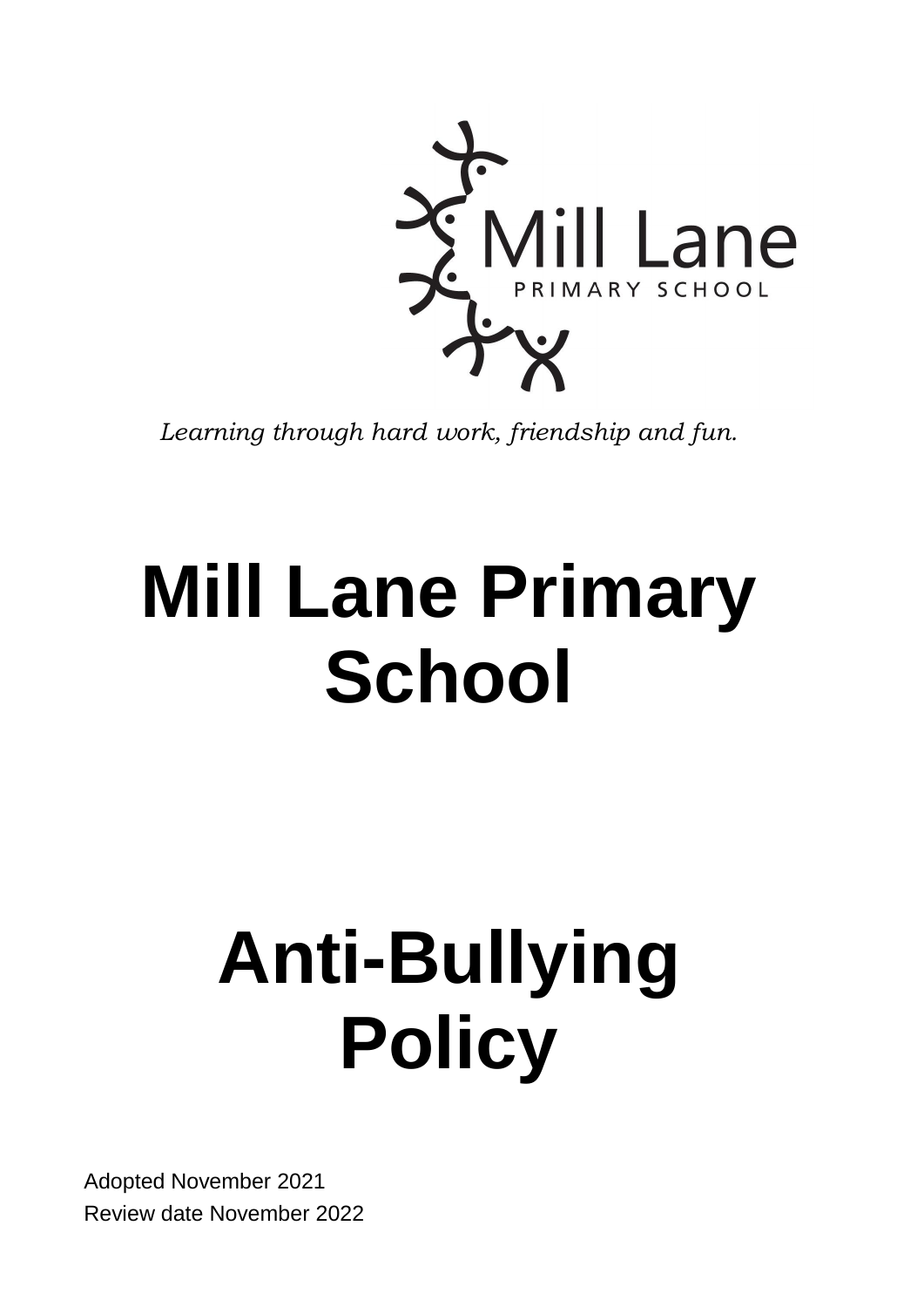At Mill Lane Primary School we believe that all bullying behaviour is unacceptable. It is imperative that all children and adults feel safe from bullying and know that any incidents of bullying will be dealt with appropriately.

#### **This policy aims to:**

Promote a secure and happy environment free from threat, harassment and any type of bullying behaviour.

- Ensure all teaching and non-teaching staff, pupils and parents have an understanding of what bullying is.
- Inform children and parents of the school's expectations and foster a productive partnership, which helps maintain an environment free from bullying.
- Identify and deal with incidents of bullying consistently and effectively.

All children have the right to be protected from physical, emotional and mental violence; a right enshrined in the United Nations Convention on the Rights of The Child. Children should be supported in order to 'stay safe' and 'enjoy and achieve' as outlined in Every Child Matters agenda.

#### **Definition of bullying**

Mill Lane Primary School uses the definition of bullying as:

- ongoing over time it happens more than once
- deliberate and intentional.
- unfair there is an unequal power balance (imbalance of power). The person/people doing the bullying is/are stronger, or there are more of them or they have 'influence', higher status or power.

#### **Evidence of bullying**

Bullying may look like (but not be restricted to):

**Physical aggression** - hitting, kicking, tripping up, spitting, taking or damaging property, use of threat or force in any way, intimidation or demands for money or goods.

. **Verbal** - name calling, insulting, teasing, "jokes", mocking, taunting, gossiping, secrets and threats. Reference to upsetting events e.g. bereavement, divorce, being in care. Spreading rumours about an individual's reputation or that of his/her family.

**Banter** - 'Banter' is bullying. If students (or adults) are repeatedly 'joking' with an individual, who is not included in the joke, it is bullying. Our school does not tolerate the 'banter' excuse.

**Non-Verbal** - staring, body language, gestures, posturing.

**Indirect** - excluding, ostracising, spreading rumours and stories, emails, chat rooms, messaging phones, notes, making rude gestures or faces.

**Sexual** - touching, repeated exhibitionism, voyeurism, sexual propositioning, verbal personal comment or deviant desires communicated.

**Racist** - name calling, derogatory assumptions or generalisations about race, culture or religion, e.g. racial taunts, references to terrorism, dress, graffiti, Islamaphobia.

**Homophobic** - name calling, exclusion and gestures relating to gender identity, warning others about a person, graffiti.

**Disability related** - name calling, exclusion, talking over or for a person, mimicking, physical overpowering e.g. moving wheelchair users, laughing at a difficulty. Threat of physical harm.

**Cyber bullying**- text messaging, internet chat rooms, the misuse of camera or video facilities including 'Happy Slapping' (bullying recorded on a mobile phone).

**Manipulation** - forcing someone else to carry out any of the above actions.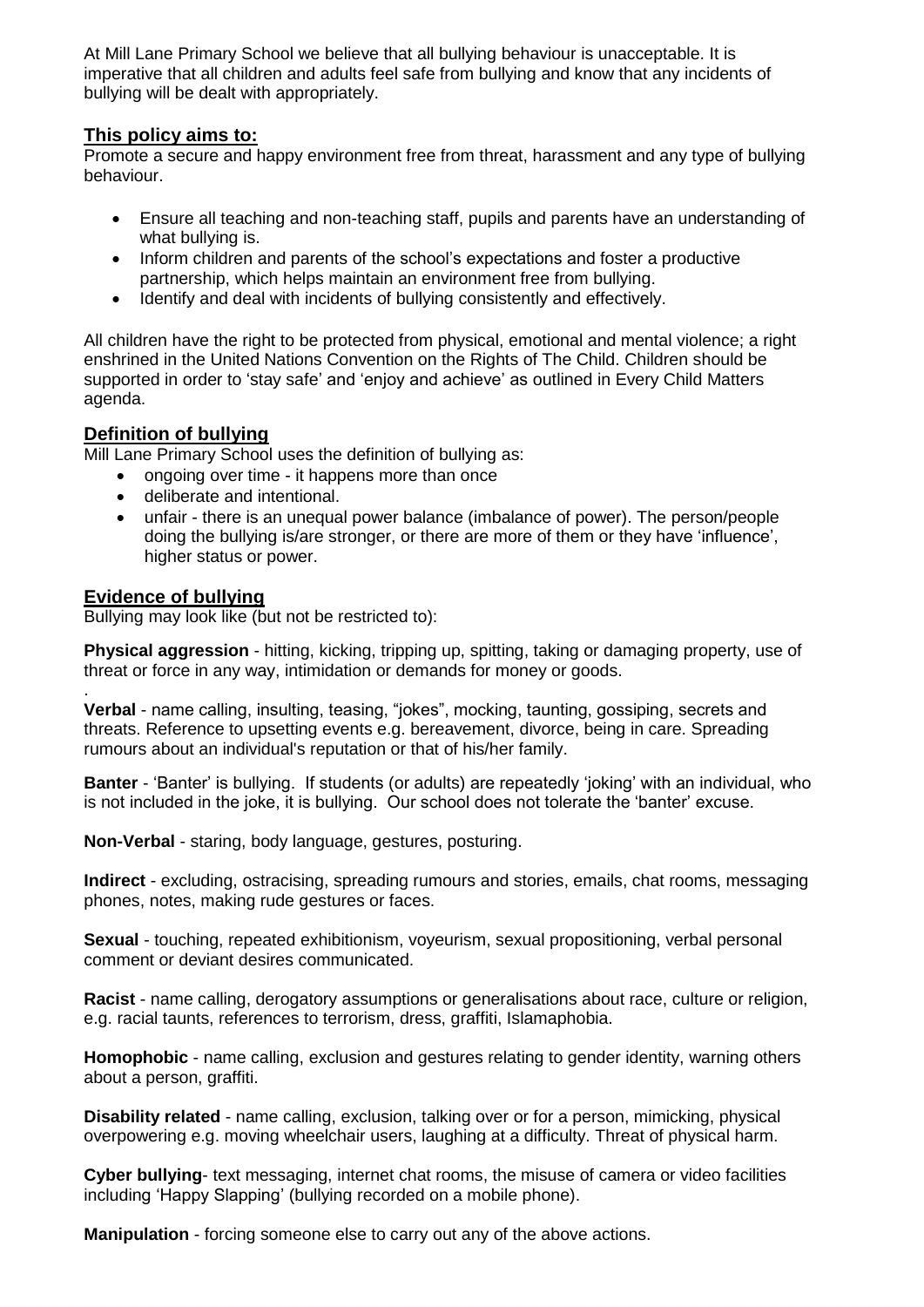# **Signs of bullying**

Signs of someone being bullied **might** include:

- frightened of walking to or from school
- changes to their usual routine
- is unwilling to go to school (school phobic)
- begins to truant
- becomes withdrawn anxious, or lacking in confidence
- starts stammering
- attempts or threatens suicide or runs away
- cries themselves to sleep at night or has nightmares
- feels ill in the morning
- begins to do poorly in school work
- comes home with clothes torn or books damaged
- has possessions which are damaged or " go missing"
- asks for money or starts stealing money (to pay bully)
- has dinner or other monies continually "lost"
- has unexplained cuts or bruises
- becomes aggressive, disruptive or unreasonable
- is bullying other children or siblings
- stops eating
- is frightened to say what's wrong
- gives improbable excuses for any of the above
- is afraid to use the internet or mobile phone
- is nervous & jumpy when a cyber message is received

#### **These signs and behaviours could indicate other problems, but bullying should be considered a possibility and should be investigated**

#### **Preventing Bullying**

To fulfil our aims, the following strategies are used:

- The use of Restorative Practices to encourage open and honest dialogue to resolve conflict
- The use of peer mediation to prevent situations escalating or developing into bullying
- A positive whole school approach to raise self-esteem and encourage good behaviour in pupils (see the school's **behaviour policy**.)
- Explicit teaching of what bullying looks like and how to deal with it
- Constant monitoring of school buildings and grounds to ensure a safe and secure environment is maintained.
- Involvement of all school staff to ensure a consistent approach is in evidence.
- An open door policy in the school.
- Encouraging pupils and parents to report bullying.

We expect all adults to treat one another with respect so that appropriate models of behaviour are recognised by the children. If an adult feels that they are being bullied, this should immediately be reported to the deputy, the head or the chair of the governing body.

#### **The role of governors**

The governing body supports the headteacher in all attempts to eliminate bullying from our school. Any incidents of bullying will be taken very seriously, and dealt with appropriately. The governing body monitors incidents of bullying that do occur, and reviews the effectiveness of this policy regularly. The governors require the headteacher to keep accurate records of all incidents of bullying, and to report to the governors on request about the effectiveness of school antibullying strategies.

A parent who is dissatisfied with the way the school has dealt with a bullying incident can follow the school **complaint policy**.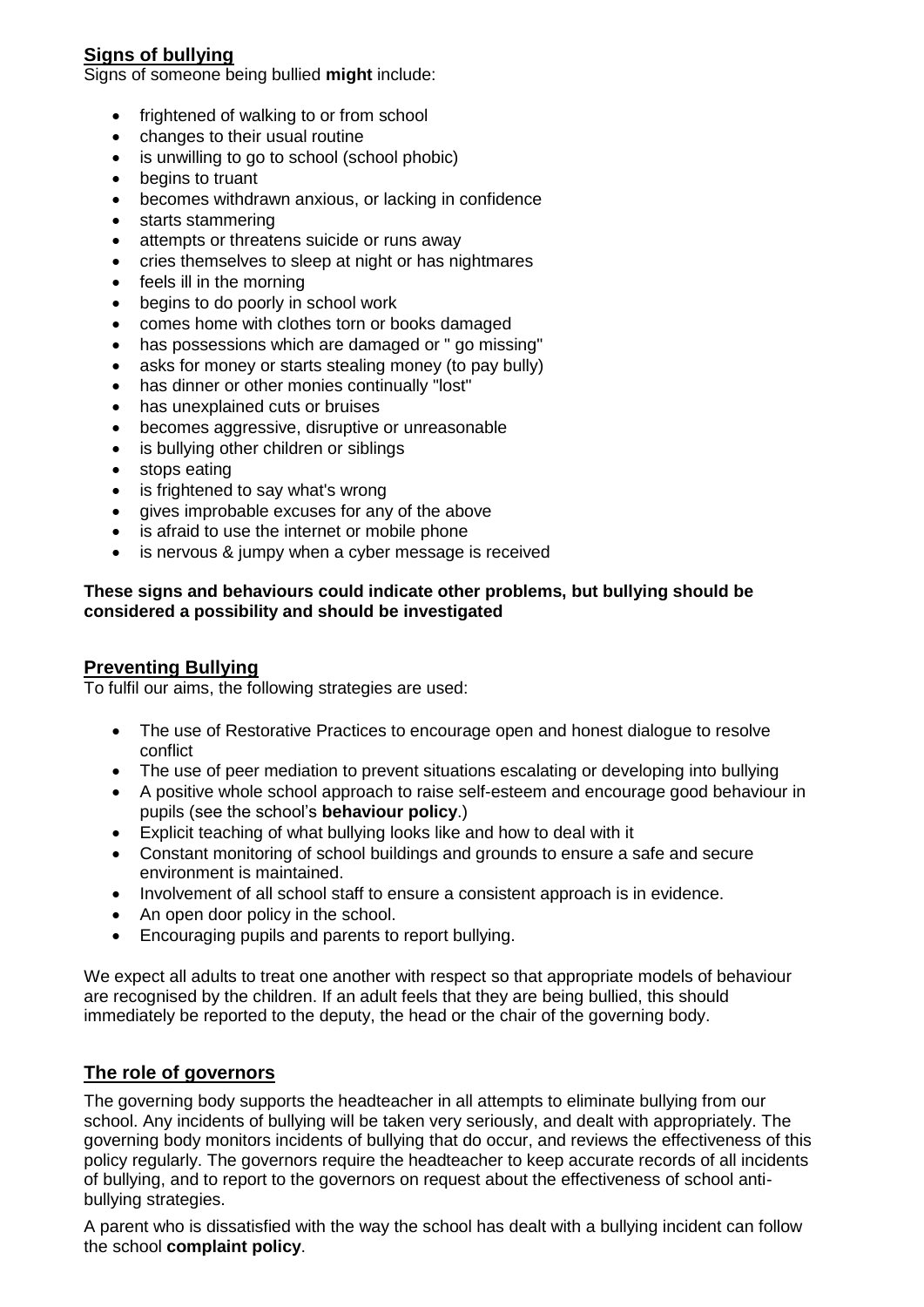# **The role of the headteacher**

It is the role of the headteacher to implement our anti-bullying strategy, and to ensure that all staff are aware of the policy, and know how to identify and deal with incidents of bullying. The headteacher will report to the governing body about the effectiveness of the anti-bullying policy on request.

The headteacher will ensure that all staff receive sufficient training to identify and deal with all incidents of bullying.

# **The role of staff**

This policy will be shared and implemented by all staff. All staff will be made aware of the implications of the school policies to bullying.

Staff will do all they can to support the victims of bullying and make it clear to the bully that this behaviour is not acceptable.

In dealing with bullying, school staff will:

- acknowledge its existence
- remain objective
- listen to all accounts of the incidents
- record all cases of bullying incidents
- inform parents who will be asked to come in to a meeting (or attend via Zoom or over the phone if COVID prevents face to face meetings) to discuss the problem
- adopt a problem-solving approach that encourages pupils to find solutions Make regular follow-up checks to ensure that bullying has not resumed.

### **The role of parents**

Parents, who are concerned that their child is being bulled, or who suspect that their child may be the perpetrator of bullying should contact their class teacher, the deputy or headteacher.

Parents have a responsibility to support the schools' anti-bullying policy, actively encouraging their child to be a positive member of the school.

#### **The role of pupils**

Pupils are encouraged to tell anybody they trust if they are being bullied or if they suspect any other pupil is being bullied. If the bullying continues they must keep on letting people know. We recognise that children may find it hard to communicate their concerns and are therefore encouraged to tell any person that they feel comfortable with; staff, parent, peer etc.

#### **Dealing with bullying incidents**

Any incidents of bullying will be taken seriously and dealt with as quickly as possible

Staff who are dealing with a pupil who has been bullied will:

- USE RESORATIVE PRACTICES APPROACH (Key questions available to all staff)
- listen to the pupil's account of the incident
- reassure the pupil that reporting the bullying incident was the right thing to do
- make it clear to the pupil that this disclosure will need to be shared to prevent future bullying
- make it clear to the pupil that he or she is not to blame for what has happened
- make a note of what the pupil says
- report to the deputy or head so that appropriate action will be taken
- explain that the pupil should report any further incidents to a teacher or other member of staff immediately
- record the incident in G2 behaviour module